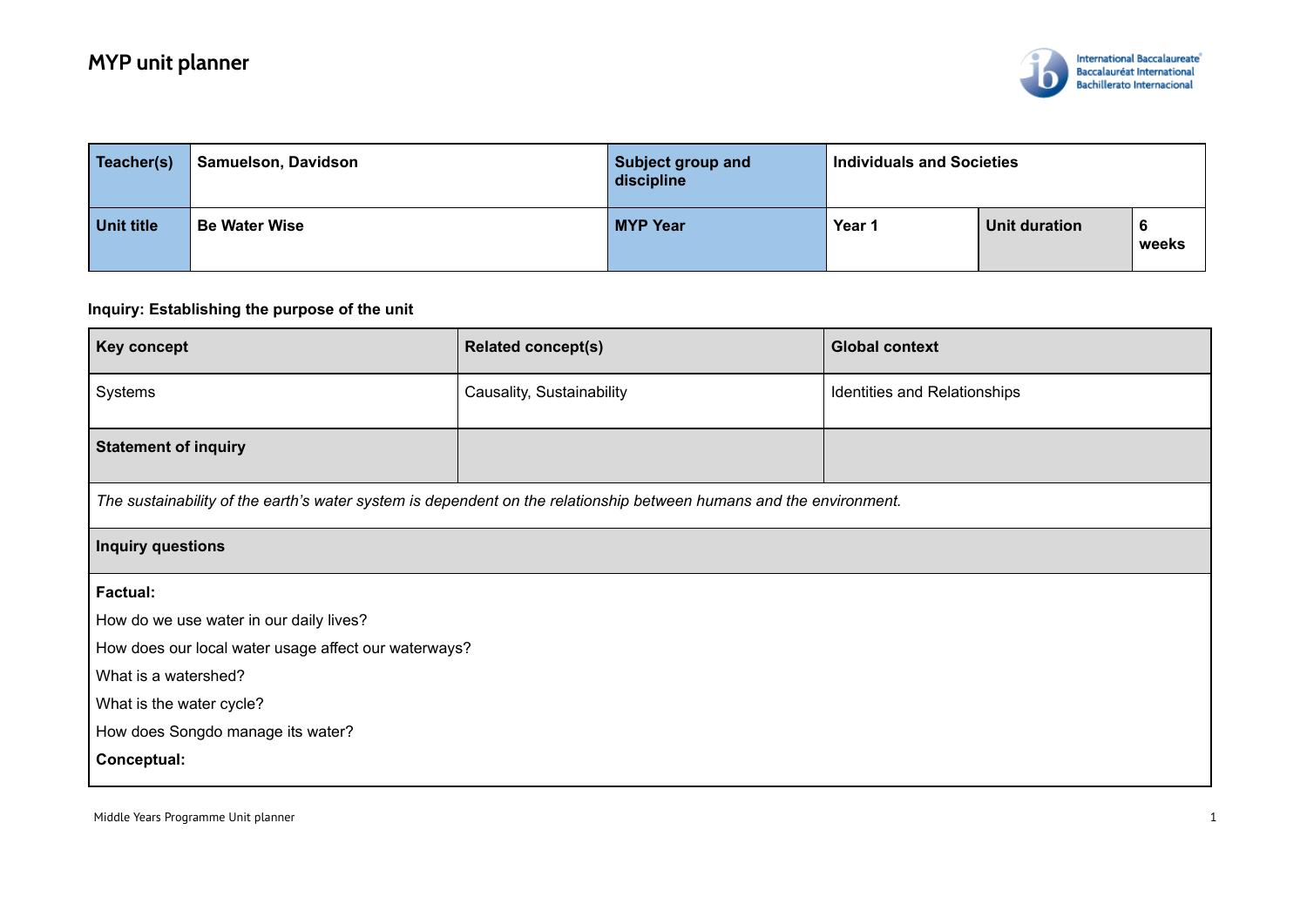Г



| How does water impact where we live?                                                                                                                                                                                                                                                                               |                                                                                                                                                                                                                                                                                                                                                                                                                |                                                                                                                                                                                                                                                                                                                                                                                                                                                                                                                                                                                                                                                                                     |  |  |
|--------------------------------------------------------------------------------------------------------------------------------------------------------------------------------------------------------------------------------------------------------------------------------------------------------------------|----------------------------------------------------------------------------------------------------------------------------------------------------------------------------------------------------------------------------------------------------------------------------------------------------------------------------------------------------------------------------------------------------------------|-------------------------------------------------------------------------------------------------------------------------------------------------------------------------------------------------------------------------------------------------------------------------------------------------------------------------------------------------------------------------------------------------------------------------------------------------------------------------------------------------------------------------------------------------------------------------------------------------------------------------------------------------------------------------------------|--|--|
| How does water pollution affect our waterways?                                                                                                                                                                                                                                                                     |                                                                                                                                                                                                                                                                                                                                                                                                                |                                                                                                                                                                                                                                                                                                                                                                                                                                                                                                                                                                                                                                                                                     |  |  |
| How does water impact where we live?                                                                                                                                                                                                                                                                               |                                                                                                                                                                                                                                                                                                                                                                                                                |                                                                                                                                                                                                                                                                                                                                                                                                                                                                                                                                                                                                                                                                                     |  |  |
| Debatable:                                                                                                                                                                                                                                                                                                         |                                                                                                                                                                                                                                                                                                                                                                                                                |                                                                                                                                                                                                                                                                                                                                                                                                                                                                                                                                                                                                                                                                                     |  |  |
| Should we be concerned about water scarcity around the world?                                                                                                                                                                                                                                                      |                                                                                                                                                                                                                                                                                                                                                                                                                |                                                                                                                                                                                                                                                                                                                                                                                                                                                                                                                                                                                                                                                                                     |  |  |
| Does it matter if we waste water?                                                                                                                                                                                                                                                                                  |                                                                                                                                                                                                                                                                                                                                                                                                                |                                                                                                                                                                                                                                                                                                                                                                                                                                                                                                                                                                                                                                                                                     |  |  |
| <b>Objectives</b>                                                                                                                                                                                                                                                                                                  | <b>Summative Assessment</b>                                                                                                                                                                                                                                                                                                                                                                                    |                                                                                                                                                                                                                                                                                                                                                                                                                                                                                                                                                                                                                                                                                     |  |  |
| SW assess the impact of human activities and<br>technologies on the sustainability of water<br>resources.<br>SW investigate the factors that affect water quality.<br>SW demonstrate understanding the characteristics<br>of the earth's water systems and the influence of<br>water systems on a specific region. | Outline of summative assessment including<br>assessment criteria:<br>Criterion A: knowing and understanding: Read and<br>answer questions Case Study: South African water<br>crisis<br>Criterion B: investigating Home Water Survey<br>Investigation<br>Research question + justification<br>Notes/ data keepig with graphic organizer<br>C: communicating (data/results-slideshow)<br>Mr. Davidson's Exemplar | Relationship between summative assessment task(s)<br>and statement to inquiry:<br>Through the inquiry students will understand their<br>relationship to water and become stewards in water<br>conservation. They will be able to explain how their<br>use of water impacts the environment. Students will<br>also understand how the I&S criterion work together<br>to form an inquiry cycle.<br>Students will complete an investigation about how<br>much water they/their family consumes in a week's<br>time. SW record data, organize, and present data.<br>SW write IVF paragraph to demonstrate a new<br>understanding about water sustainability based on<br>their research. |  |  |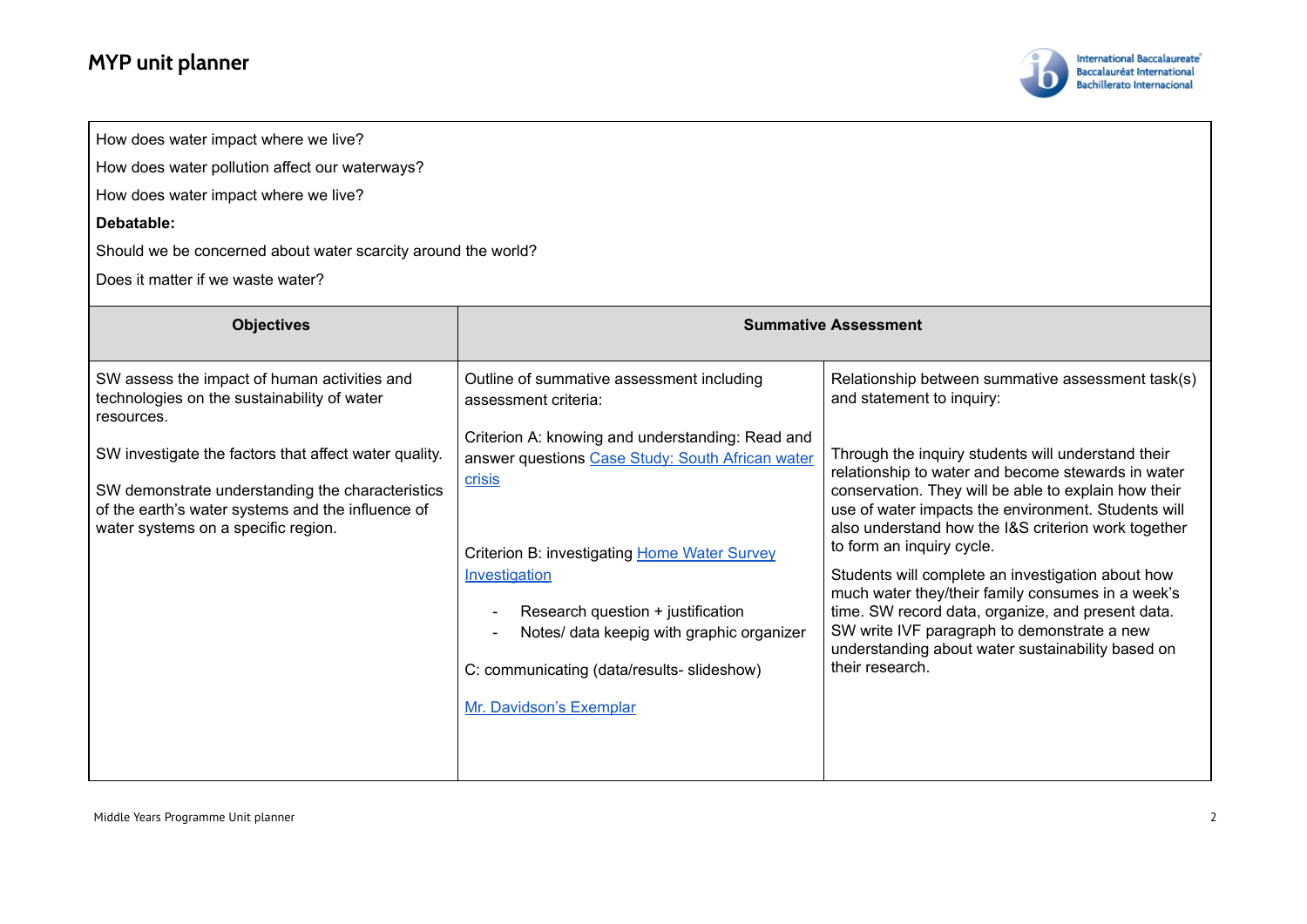

**Approaches to learning (ATL)**

**Critical thinking skills:**

- Gather and organize relevant information to formulate an argument
- Revise understanding based on new information and evidence
- Propose and evaluate a variety of solutions

**Research skills:**

- Collect, record and verify data
- Process data and report results
- Collect and analyse data to identify solutions and make informed decisions

#### **Action: Teaching and learning through inquiry**

| Content (what will you teach?)                                                                                                           | <b>Learning experiences</b><br>(what will the students do?)                                                                                                                                             | <b>Formative assessment</b>                                                                                                                                                                                                            | <b>Differentiation</b>                                                     |
|------------------------------------------------------------------------------------------------------------------------------------------|---------------------------------------------------------------------------------------------------------------------------------------------------------------------------------------------------------|----------------------------------------------------------------------------------------------------------------------------------------------------------------------------------------------------------------------------------------|----------------------------------------------------------------------------|
| 1. Inquiry regarding water in<br>our daily lives<br>2. Water cycle<br>Watershed<br>a. What is it<br>Mapping it<br>b.<br>cause/effects of | Inquiry:<br>Water Quiz: True/ False introductory<br>game to test students' knowledge of<br>water facts and issues<br>Imagine a World: quickwrite<br>Students will imagine their world<br>without water. | Dirty Water So What? Jigsaw<br>activity (Criterion A)<br><b>Bibliography</b> in reverse-students<br>use this bibliography to seek<br>answers in inquiry (Criterion A, D)<br>Home Water Use Survey- convert to<br>litres $(A, B, C, D)$ | Strategic groups<br>Image-based word wall<br>Leveled Text, based on lexile |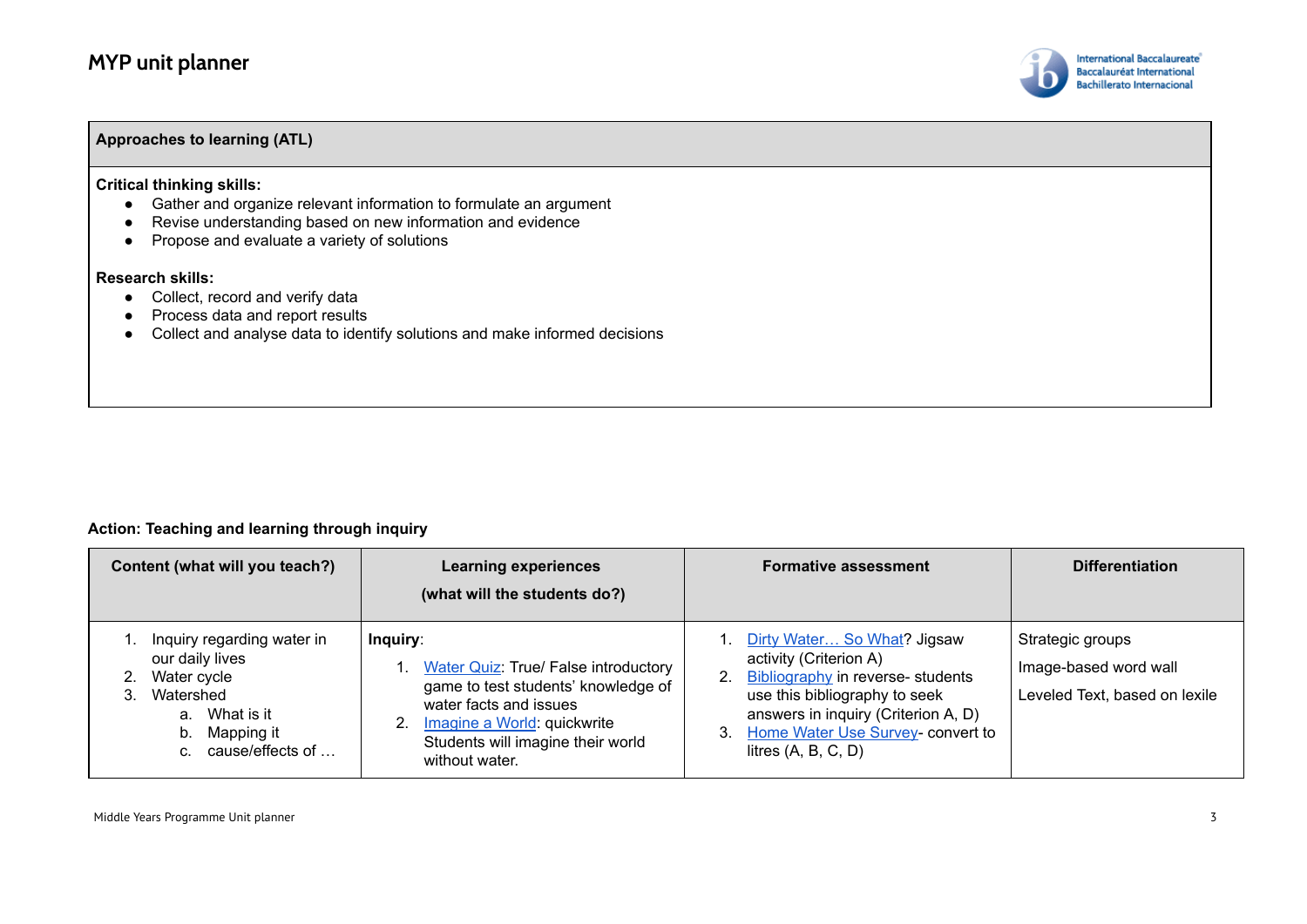

| Pollutants/contaminants in<br>4.<br>water<br>Types and their<br>а.<br>effects<br>b. Article on Plastics<br>(CNN)<br><b>Formative Pract with</b><br>Criterion A:<br><b>Article with data-</b><br>$C_{1}$<br>water issues in<br>South Africa<br>d. Article with<br>drought in Somalia<br>e. Jakarta article-<br>rising sea levels<br>5. Case studies on water scarcity<br>(see textbook and Newsela) | 3. Activity-How Much Water do we<br>Have? P. 14<br>4. Activity Be a watershed- create a<br>living river<br><b>Activity-Contaminants p. 16</b><br>5.<br>Map our local watershed- Flow<br>6.<br>activity p.11<br>DIY groundwater model-activity<br>7.<br>Nurdles- need activity and formative<br>8.<br>practice<br>Plastic Ocean film + need to build<br>9.<br>formative lessons<br>Investigation:<br><b>Activity-</b> teach water scarcity<br>Water Usage- modify for our<br>2.<br>purposes and include opportunities<br>to graph/chart information | Catching fog to help combat Peru's<br>4.<br>water shortage<br><b>Why Most Rain Never Reaches The</b><br>5.<br><b>Ground - Minute Earth</b><br>6.<br><b>How Do Tropical Rainforests Make</b><br>Clouds?<br>Microplastics in our mussels: the sea is<br>7.<br>feeding human garbage back to us<br>8. |  |
|----------------------------------------------------------------------------------------------------------------------------------------------------------------------------------------------------------------------------------------------------------------------------------------------------------------------------------------------------------------------------------------------------|----------------------------------------------------------------------------------------------------------------------------------------------------------------------------------------------------------------------------------------------------------------------------------------------------------------------------------------------------------------------------------------------------------------------------------------------------------------------------------------------------------------------------------------------------|----------------------------------------------------------------------------------------------------------------------------------------------------------------------------------------------------------------------------------------------------------------------------------------------------|--|
| 6. Water scarcity + economic water<br>scarcity<br>Potable vs. nonpotable<br>7. Investigation                                                                                                                                                                                                                                                                                                       |                                                                                                                                                                                                                                                                                                                                                                                                                                                                                                                                                    |                                                                                                                                                                                                                                                                                                    |  |
| <b>Word Wall Vocabulary</b><br>Watershed                                                                                                                                                                                                                                                                                                                                                           |                                                                                                                                                                                                                                                                                                                                                                                                                                                                                                                                                    |                                                                                                                                                                                                                                                                                                    |  |
| Pollutants                                                                                                                                                                                                                                                                                                                                                                                         |                                                                                                                                                                                                                                                                                                                                                                                                                                                                                                                                                    |                                                                                                                                                                                                                                                                                                    |  |
| Microplastics                                                                                                                                                                                                                                                                                                                                                                                      |                                                                                                                                                                                                                                                                                                                                                                                                                                                                                                                                                    |                                                                                                                                                                                                                                                                                                    |  |
| toxins                                                                                                                                                                                                                                                                                                                                                                                             |                                                                                                                                                                                                                                                                                                                                                                                                                                                                                                                                                    |                                                                                                                                                                                                                                                                                                    |  |
|                                                                                                                                                                                                                                                                                                                                                                                                    |                                                                                                                                                                                                                                                                                                                                                                                                                                                                                                                                                    |                                                                                                                                                                                                                                                                                                    |  |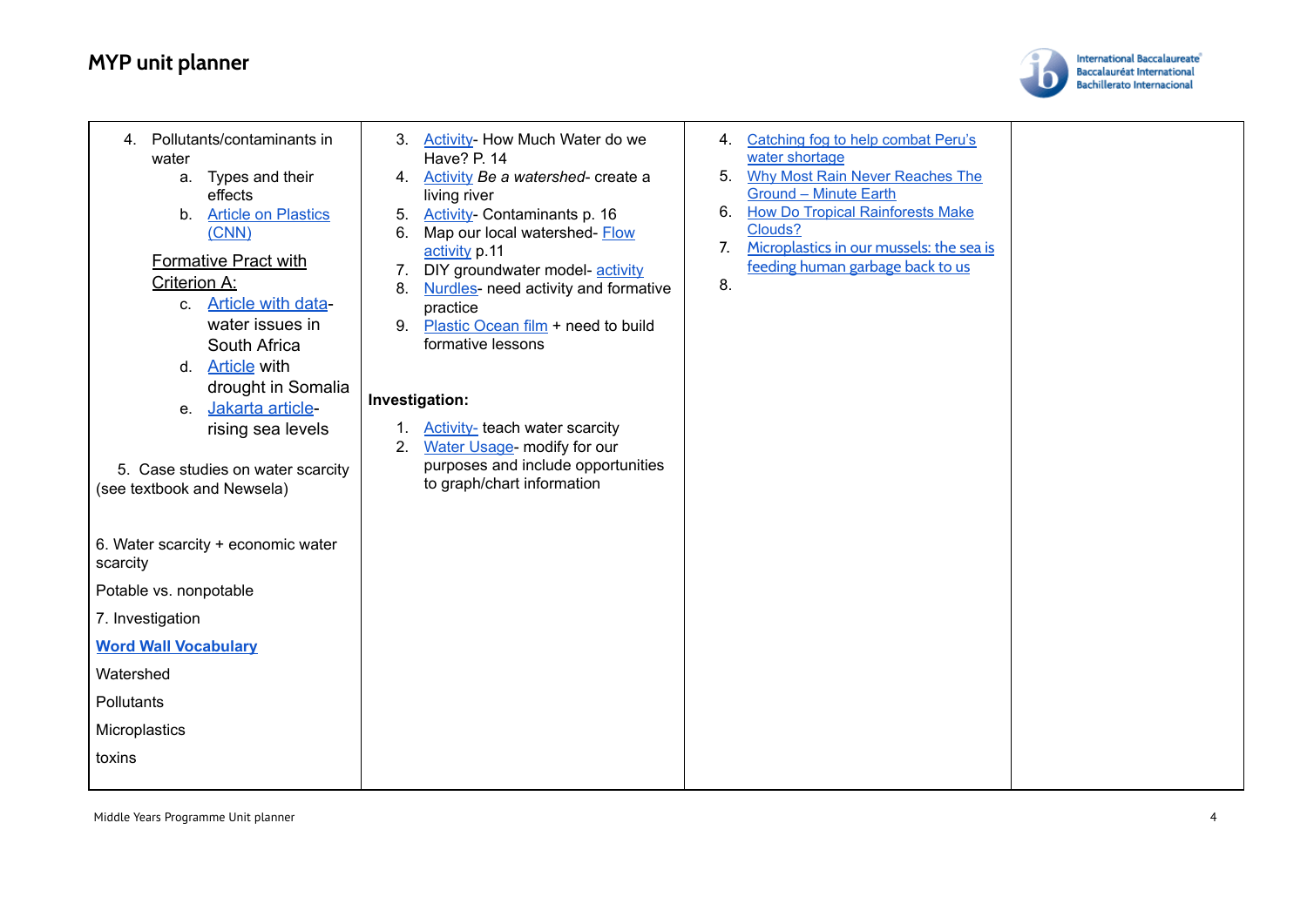

| Ecosystem                                                                                                                                            |  |  |  |
|------------------------------------------------------------------------------------------------------------------------------------------------------|--|--|--|
| Surface water                                                                                                                                        |  |  |  |
| Ground water                                                                                                                                         |  |  |  |
| Scarcity: The absence or shortage of<br>something                                                                                                    |  |  |  |
| Economic water scarcity: People<br>don't have access to clean/safe<br>water                                                                          |  |  |  |
| Physical water scarcity: Limited or no<br>supply of water (drought)                                                                                  |  |  |  |
| Potable water: Water that is safe to<br>drink or cook with                                                                                           |  |  |  |
| Natural Resource: A source that is<br>provided by nature that can be used<br>by people Examples of natural<br>resources include water, light and air |  |  |  |
| Waterborne diseases: Illnesses that<br>are caused from drinking<br>contaminated or unclean water                                                     |  |  |  |
| Resources used for the unit                                                                                                                          |  |  |  |
| Textbook- Exploring Global Issues                                                                                                                    |  |  |  |
| Ch. 4 "Water" p. 60-75                                                                                                                               |  |  |  |
| Nasa site on water                                                                                                                                   |  |  |  |
| Info on the earth's water-teacher resource                                                                                                           |  |  |  |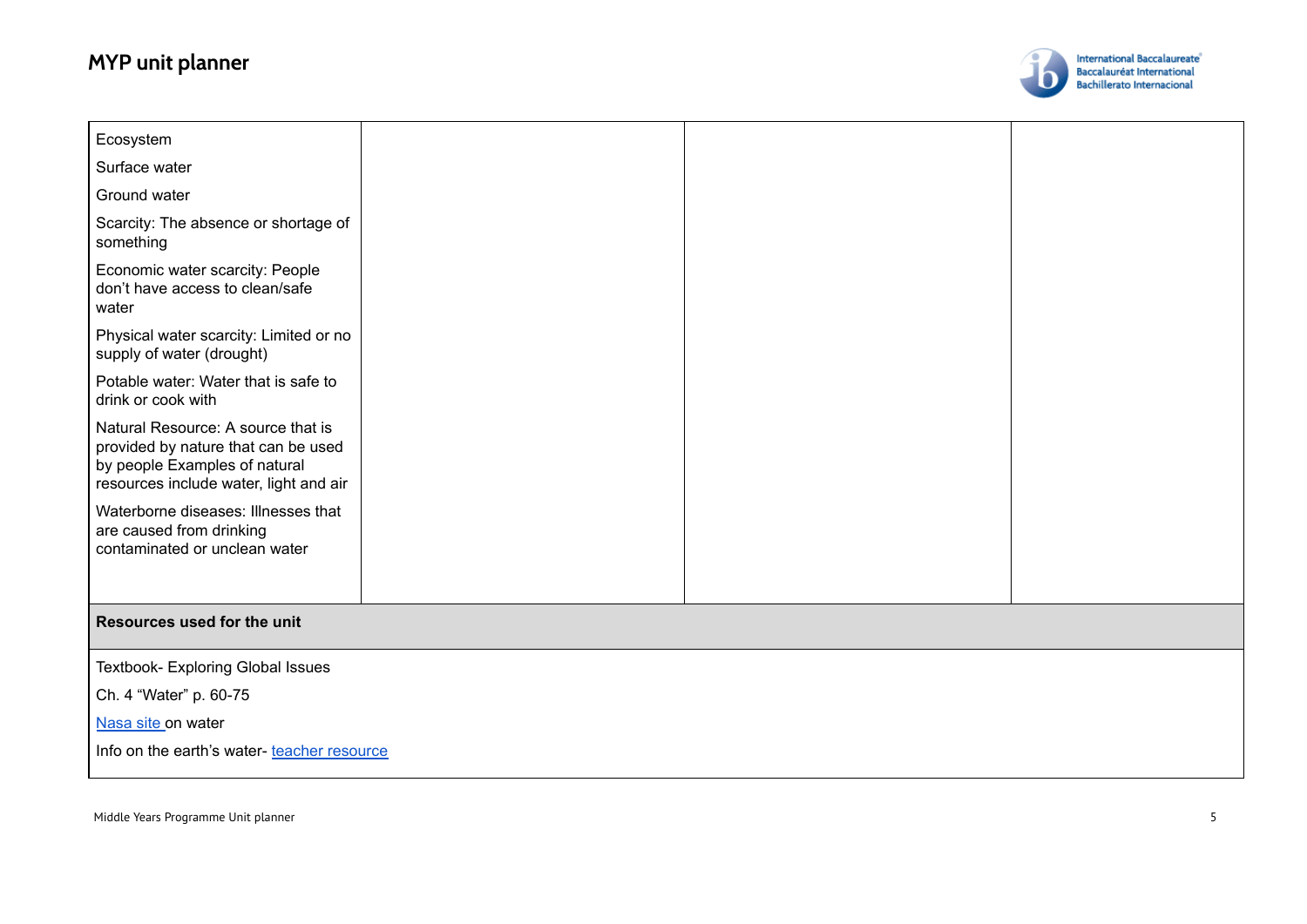

[Video](https://www.youtube.com/watch?v=PZ6J3hUo0kE)- students and access to clean water

[Video](https://vimeo.com/110654996)- water challenge

**[Handout](https://thewaterproject.org/resources/twp-handouts.pdf)** for annotating

Geography Alive! Textbook Chapter 4

Watershed [game](https://www.extension.purdue.edu/extmedia/FNR/FNR-476-W%20Discovering%20the%20Watershed%2013.pdf)

South Africa water crisis- [article](https://newsela.com/read/cape-town-water-crisis/id/40154)

Rivers Deltas- [article](https://newsela.com/read/lib-what-is-river-delta/id/34819)

[Project](http://www.lsf-lst.ca/media/LSF_-_FLOW_-_ON_Grade_8_Water_Unit_Sample.pdf) Flow

**The Water [Project](https://thewaterproject.org/resources/WaterLogs_5to8.pdf)** 

The [water](https://www3.epa.gov/safewater/kids/flash/flash_watercycle.html) cycle- interactive

[Watershed-](https://water.usgs.gov/outreach/Posters/watersheds/images/WatershedsMidschFront.jpg) visual aid

<https://www.nurdlehunt.org.uk/>

[Waterfootprint.org](http://waterfootprint.org/en/water-footprint/what-is-water-footprint/)

How do [watersheds](http://www.battleriverwatershed.ca/content/how-watersheds-work) work?

Major [Rivers](http://www.wamis.go.kr/ENG/wa_summary.aspx) of Korea

Chasing Ice Documentary + [Teacher's](https://www.chasingice.com/wp-content/uploads/2015/01/Chasing-Ice-MS_discussion-Guide_12182013.pdf) Guide Possibility for formative practice with Criterion A and D

Flood Control Websites

1. [http://www.geumriver.go.kr/eng/mnu\\_04.html](http://www.geumriver.go.kr/eng/mnu_04.html)

2. <http://www.nakdongriver.go.kr/html/eng/main.html>